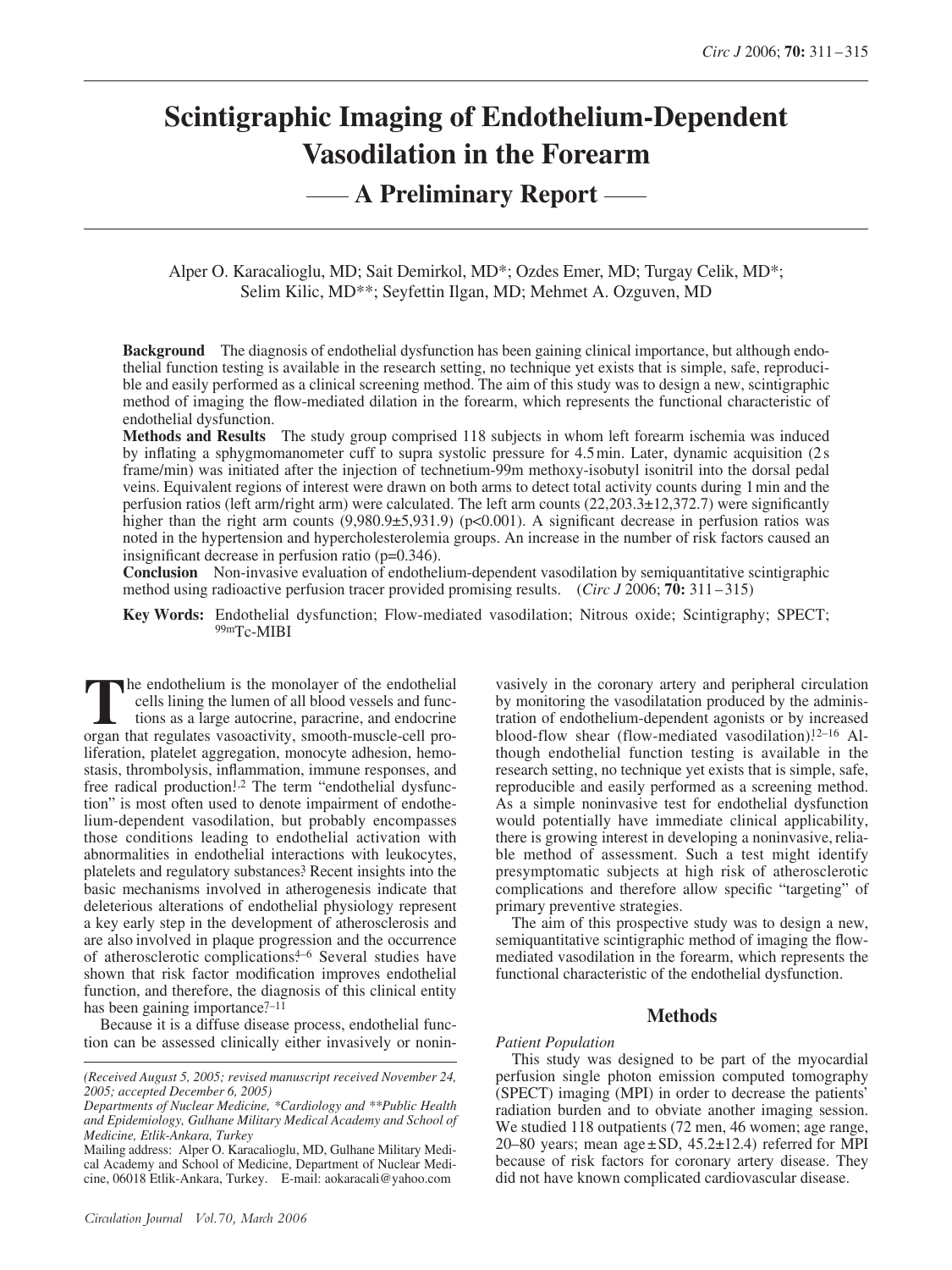

Fig 1. Sequential 1-s dynamic images after release of the tourniquet and IV injection of 20mCi technetium-99m methoxy-isobutyl isonitril demonstrate reactive hyperemia or flow-mediated vasodilatation in the left arm of a patient.

A structured interview was performed and clinical history acquired, and cardiac risk factors were assessed before nuclear testing. Patients were divided into subgroups according to their risk factors described as follows. Hypertension was defined as repeated blood pressure measurements >140/90 mmHg or antihypertensive medication (17 patients were on angiotensin converting enzyme inhibitor treatment, 9 patients were on calcium-channel blocker treatment and 7 patients were on  $\beta$ -blocker treatment). Diabetes mellitus was defined as a fasting glucose level ≥7.8 mmol/L or the need for insulin or oral hypoglycemic agents. Hypercholesterolemia was defined as a total cholesterol level ≥6.4 mmol/L or treatment with lipid-lowering medication (10 patients were on statin treatment). The diagnosis of coronary artery disease was based on the standard criteria of MPI, electrocardiographic changes, and clinical history. The study population was also divided into 2 subgroups according to the scintigraphic findings reported by 2 experienced observers in a blinded manner: patients in group 1 had normal perfusion patterns, and patients in group 2 had perfusion defects on their scans.

Patients were fasted for at least 6h before the study, and they were studied in a quiet, temperature-controlled room. All vasoactive medications were withheld for at least 24 h. Patients with non-satisfactory injection into their dorsal pedal veins and known bilateral lower extremity venous disease were excluded. All patients were informed about the procedure and verbal informed consent was given before the test. The hospital ethics committee approved the study protocol.

### *Technique, Acquisition Protocol and Instrumentation*

All patients underwent 2-day (stress – rest technetium-99m (99mTc)-sestamibi) MPI with exercise stress testing. Following symptom-limited treadmill exercise test using the standard Bruce's protocol, 740–925 MBq (20–25 mCi) of 99mTc-sestamibi (reconstituted from Cardio-SPECT kits, Medi-Radiopharma, Budapest, Hungary) was injected intravenously at peak stress. Stress SPECT imaging was initiated 30–60 min later, using a 15% window centered over the 140-keV photopeak. Acquisitions were performed using a 2-detector 90° camera (Optima; GE, Milwaukee, WI, USA) with 64 projections over 180° (right anterior oblique 45° to left posterior oblique 45°).

Next day, while the patient remained seated both forearms were placed on the gamma camera (Starcam; GE, Milwaukee, WI, USA), equipped with low energy generalpurpose collimator. A sphygmomanometer cuff was placed around the left arm just above the elbow and inflated to supra systolic pressure for 4.5 min to induce forearm ischemia by interrupting arterial blood supply. Then 740– 925 MBq  $(20-25 \text{ mCi})$  99mTc methoxy-isobutyl isonitrile (MIBI) prepared for rest MPI was injected into the dorsal pedal veins of the patient. When activity was detected in the right arm on the monitor, the cuff was deflated and dynamic acquisition (2 s per frame/min) was initiated simultaneously (Fig 1). Rest SPECT imaging was carried out 45–60 min later in all cases.



Fig 2. Regions of interest drawn in approximately similar locations on the reframed image (a). Increased perfusion in the left arm of the patient can be easily seen. The left time –activity curve demonstrates dual phase; the early rapid and late slow activity increase signifies flow-mediated vasodilation in the left arm of the patient (b), whereas the one on the right shows approximately proportional activity increase, signifying normal perfusion pattern in the right arm of the same patient.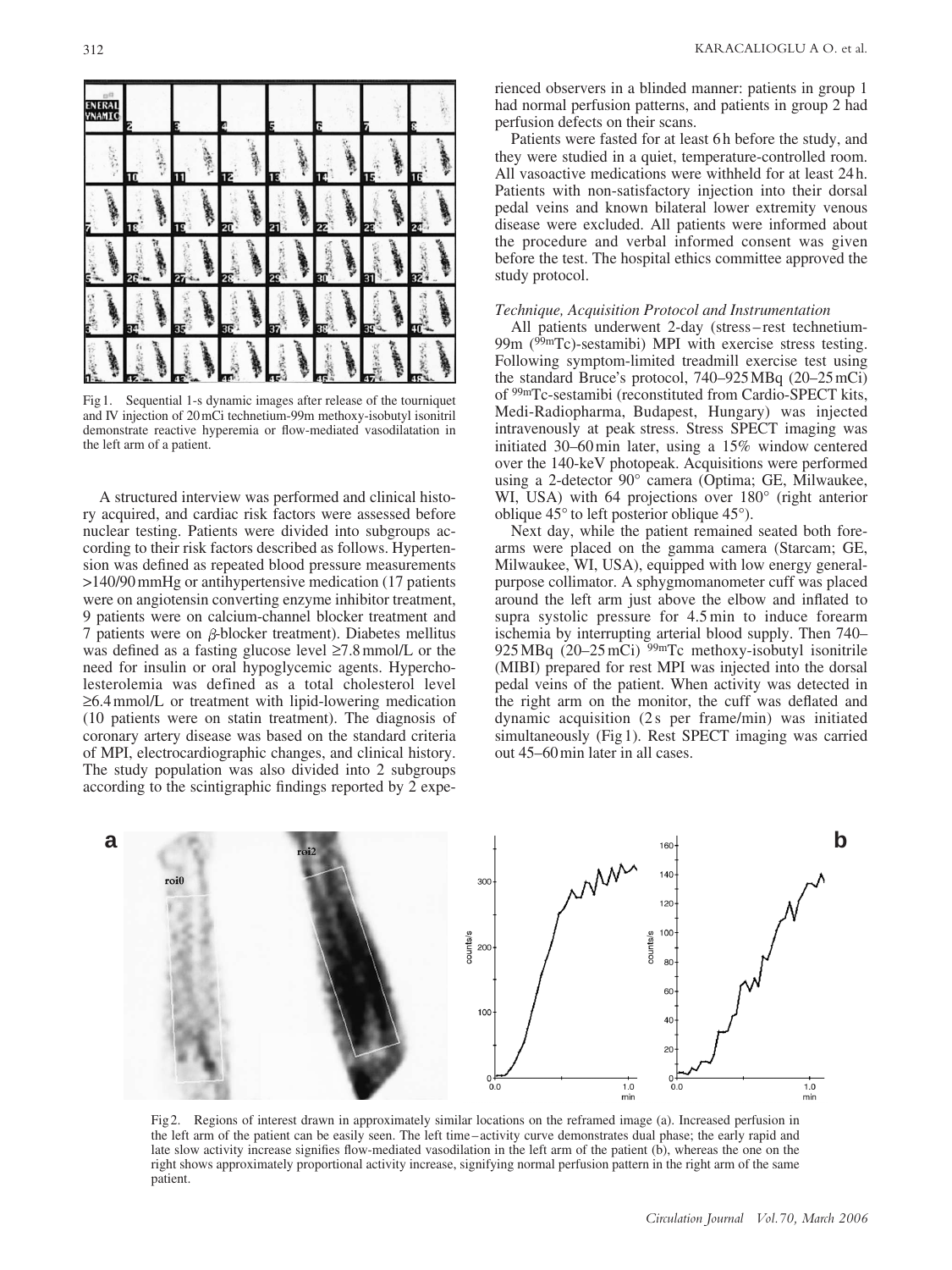**Table 1 Scintigraphic Results**

|                      | Perfusion ratios* |                 |         |                 |             |  |
|----------------------|-------------------|-----------------|---------|-----------------|-------------|--|
|                      | $n(\%)$           | Positive        | $n(\%)$ | Negative        | $p$ value** |  |
| Risk factors         |                   |                 |         |                 |             |  |
| Diabetes mellitus    | 13(11)            | $2.20 \pm 0.52$ | 105(89) | $2.36\pm0.59$   | 0.355       |  |
| Hypertension         | 33(28)            | $2.05 \pm 0.50$ | 85(72)  | $2.45 \pm 0.57$ | 0.001       |  |
| Family history       | 18(15)            | $2.41 \pm 0.50$ | 100(85) | $2.33\pm0.59$   | 0.619       |  |
| Hypercholesterolemia | 13(11)            | $2.04 \pm 0.47$ | 105(89) | $2.38 \pm 0.58$ | 0.044       |  |
| <b>Smoking</b>       | 70(59)            | $2.36 \pm 0.58$ | 48(41)  | $2.31 \pm 0.58$ | 0.575       |  |
| Gender               |                   |                 |         |                 |             |  |
| M                    | 72(61)            | $2.35 \pm 0.58$ |         |                 |             |  |
| $\overline{F}$       | 46(39)            | $2.33 \pm 0.59$ |         |                 | 0.818       |  |
| Age (years)          |                   |                 |         |                 |             |  |
| $\geq 60$            | 23(19)            | $2.10\pm0.56$   |         |                 |             |  |
| $50 - 59$            | 30(25)            | $2.43\pm0.56$   |         |                 |             |  |
| $40 - 49$            | 29(24)            | $2.24 \pm 0.51$ |         |                 |             |  |
| $\leq 39$            | 36(30)            | $2.52 \pm 0.57$ |         |                 |             |  |

*\*Mean* ± *SD, \*\*independent samples t-test.*

#### *Image Evaluation*

The left and right arms of the patient were used as test and control groups respectively to detect reactive hyperemia in this study. Dynamic images were reframed as 1 image and equivalent regions of interest (ROIs) were drawn in approximately similar locations on both arms in order to detect total activity counts during 1 min (Fig 2a). Counts derived from the left forearm ROI were divided by the counts derived from the right forearm ROI to calculate the left arm/right arm perfusion ratio, showing the response to shear stress of the test arm for comparative studies. Later, time – activity curves were derived and injection quality was assessed by observing the slopes and time-to-peak times (Fig 2b).

#### *Statistical Analyses*

Because many known and unknown factors affect endothelial functions, we could not identify a normal group. The counts derived from ROIs are presented as counts per min (cpm) and the perfusion ratios of the risk groups are presented as the mean $\pm$  SD. The difference between counts derived from the ROIs of the left and right arms and the difference between the perfusion ratios of patients with or without perfusion defects on their scans were tested for significance by paired samples t-test. The difference between the patients with or without same risk factor was tested for significance by independent samples t-test, and the difference among groups of increasing risk factors was tested for significance by one-way ANOVA test. Statistical analysis was performed with the SPSS 10.0 Statistical Package Program for Windows (SPSS Inc, Chicago, IL, USA). Differences were considered significant at  $p<0.05$ .

#### **Results**

The means and standard deviations of the counts derived from the ROIs of the left and right arms of the patients were 22,203.3±12,372.7 and 9,980.9±5,931 respectively. The left arm counts signifying increased perfusion secondary to flow-mediated vasodilation were significantly higher than those of the right arms, which signify the baseline perfusion ( $p<0.001$ ).

The perfusion ratios varied from 1.43 to 3.10. A significant decrease in perfusion ratio was noted in the hypertension and hypercholesterolemia groups (Table 1).

The effect of an increase in the number of risk factors on

# **Table 2 Cumulative Effects of the Risk Groups**

| Group | Risk factors<br>(n) | Patients<br>(n) | Perfusion<br>$ratios*$ | $p$ value** |
|-------|---------------------|-----------------|------------------------|-------------|
|       |                     | 37              | $2.53 \pm 0.57$        |             |
|       |                     | 32              | $2.44\pm0.59$          |             |
|       | 3                   | 23              | $2.24 \pm 0.52$        | 0.346       |
| 4     | 4                   | 19              | $2.11 \pm 0.51$        |             |
|       |                     |                 | $2.10\pm0.67$          |             |

*\*Mean* ± *SD, \*\*one-way ANOVA test.*

the perfusion ratio is shown in Table 2. Although an increase in the number of risk factors caused a decrease in perfusion ratios generally, it was not statistically significant  $(p=0.346)$ .

According to the MPI results, 41 (35%) of 118 patients had perfusion defects on their scans. There was not a statistically significant difference between the perfusion ratios of the patients with  $(2.37\pm0.64)$  and without  $(2.32\pm0.53)$ perfusion defects (p=0.66).

Dynamic, reframed images and time – activity curves derived from the ROIs of a representative case are shown in Figs 1 and 2. The left arm curve was usually biphasic and first steep increase was usually followed by a plateau or slight increase (Fig 2b). A proportional increase was usually detected in the time–activity curve of the right arm.

# **Discussion**

The local release of nitric oxide (NO) in response to shear stress and hypoxia causes reactive hyperemia by dilating the distal microvasculature. In our study using a perfusion tracer, we detected a significant increase in the perfusion of the left arm of the patients after an ischemic period and therefore, we consider that our scintigraphic method is highly effective in demonstrating the vascular dilator response to shear stress. Injection of <sup>99m</sup>Tc-MIBI into dorsal pedal veins of the patient theoretically provides standardization in the amount of radioactivity reaching both brachial arteries by eliminating differences in the amount of injected activity and injection volume. Because activities were counted from ROIs of the same size drawn on both forearms under the same conditions, quantitative data derived from this scintigraphic method are comparable. Furthermore, the calculated perfusion ratios indicating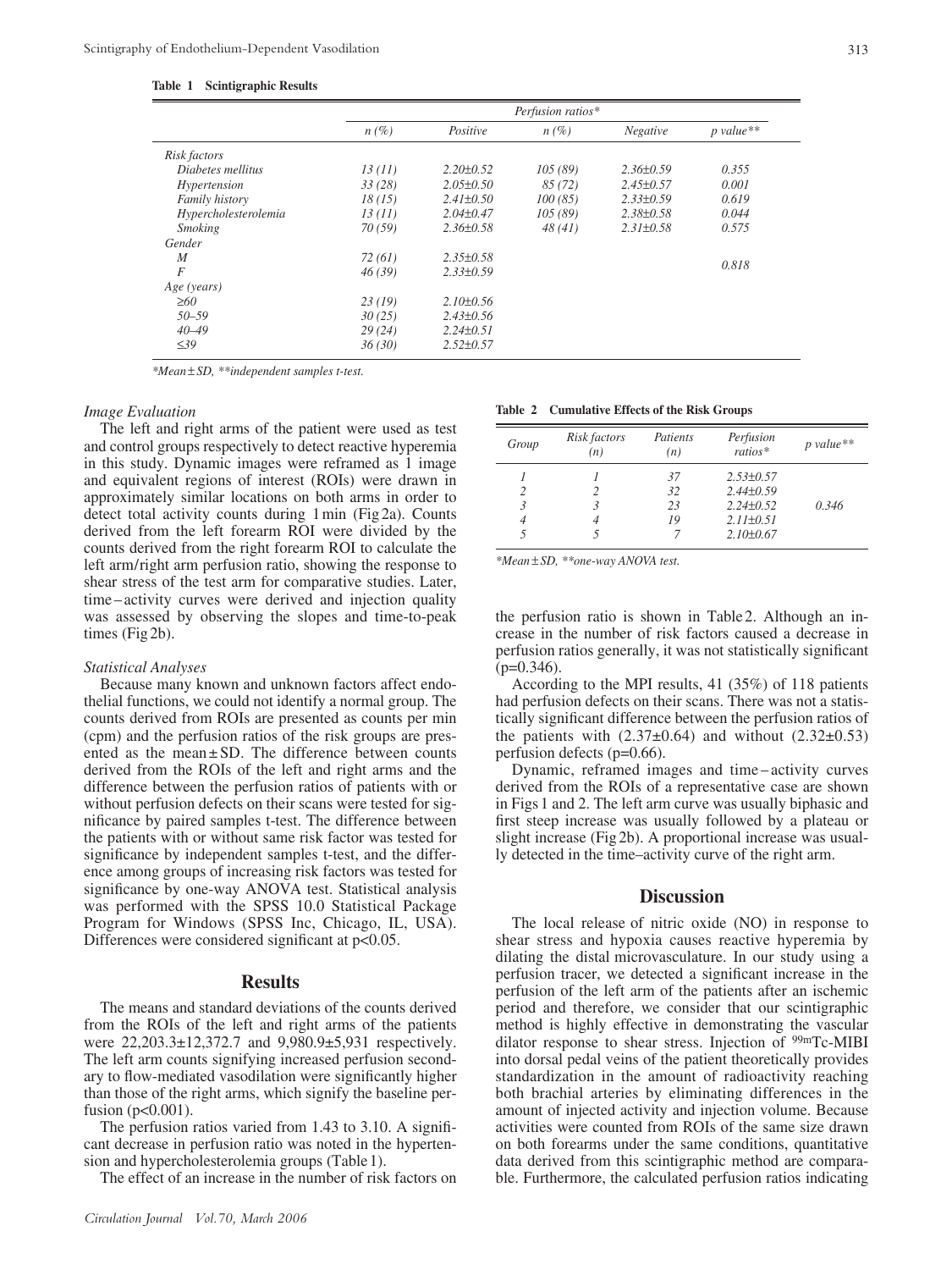the endothelium-dependent vasodilation capacity of the test arm of the patient enables comparison of risk groups.

Endothelial function is impaired by all the known coronary risk factors, including advanced age, male gender, dyslipidemia, hypertension, smoking and diabetes mellitus, as well as other unknown risk factors.<sup>17,18</sup> After the evaluation of the risk groups in our study, it was noted that the perfusion ratios were lower in the hypertension and hypercholesterolemia groups. We also expected to find lower perfusion ratios in the other risk groups, but in reality it is did not occur, because of individual differences in endothelial function, which has been pointed out by studies showing that individuals with normal endothelial function and patients with various stages of endothelial dysfunction do not necessarily differ in their risk factor profiles.<sup>19-21</sup> Besides, the presence of established cardiovascular risk factors is not the only determinant of endothelial function. Rather, endothelial integrity depends on the balance of all cardiovascular risk factors and vasculoprotective elements in a given individual, including as yet unknown variables and genetic predisposition.22 This may also explain the absence of a significant difference between the perfusion ratios of patients with and without perfusion defects on their scans. On the other hand, some studies have indicated that the risk of developing endothelial dysfunction increases with the number of risk factors present in an individual?<sup>3,24</sup> Our findings are also consistent with those results.

The brachial artery dilator response to shear stress has been shown to be reproducible,<sup>12</sup> caused mainly by endothelial release of  $N\tilde{O}^{25,26}$  and to correlate well with the results of invasive testing of coronary endothelial function.27 Current methods of assessing endothelial function by measuring brachial artery flow-mediated vasodilatation vary significantly in terms of cost, invasiveness and standardization of the technique, $12,13,18,28$  but our method is minimally invasive, relatively easy to perform and gives objective quantitative results. It has also the potential to be easily incorporated into any center with nuclear medicine facilities.

Our study differs in a few points from a similar-aimed study.<sup>29</sup> First, we used the dorsal pedal veins instead of the brachial veins and for this reason we did not need to use a catheter for injection. Second, although we released the cuff as soon as we detected activity in the control arm in order to detect the actual effect of NO, there was a lag time of 30 s, which is important because the biologic half-life of NO is approximately  $5 s^{30,31}$  and flow-mediated vasodilatation is mediated mainly by NO. Third, Dupuis et al used a dynamic imaging time of 1 s frame for 10 min and  $99mTc$ tetrofosmin as the perfusion tracer. Probably for these reasons our time – activity curves were different and we did not detect the peak time points. Finally, they described a control group with a negative symptom-limited exercise stress test, and patients in that group had 1 known traditional risk factor for coronary artery disease, apart from older age, and they did not undergo stress myocardial perfusion imaging. However, endothelial function can be affected by many known and unknown risk factors and therefore we could not describe a control group. Probably for these reasons, our results are different and we could not find a significant difference between the results of patients with and without detectable coronary artery disease.

#### *Study Limitations*

First, intravenous injection of the radiopharmaceutical

into the dorsal pedal veins was sometimes difficult but may become easy in time in the hands of an experienced operator. Second, numerous factors affect flow-mediated vascular reactivity, including temperature, food, drugs and sympathetic stimuli, among others and these factors are important for the reproducibility of this method and it may not always be possible to take all these confounding factors into considering when preparing a subject for the study. Third, because it was part of the myocardial perfusion SPECT study, we used 99mTc-MIBI as a radiopharmaceutical, but other perfusion tracers, such as 99mTc-diethylenetriamine pentaacetic acid, may give better results regarding the blood flow in the conduit and resistant vessels of the arm without muscular uptake in a separate study. Fourth, our study population was relatively young and therefore the incidences of major risk were infrequent. Finally, because the right arm of the patient was the control group, this gave us an opportunity to overcome differences in injection sites, bolus amount of activity, injection volume, route of the radiopharmaceutical and arrival of the tracer to the arms. At the same time, this approach may be the cause of error because being right- or left-handed may change the baseline blood flows in both arms.

The impaired endothelial function that occurs in atherosclerosis and in the presence of risk factors for atherosclerosis plays an important role in the subsequent development of acute coronary syndromes. It is also important in microvascular ischemia syndromes, such as 'Syndrome X' which is characteristically found in individuals with chest pain but no hemodynamically significant coronary artery stenosis<sup>32</sup> Therefore, evaluation of endothelial function in these patients may be helpful in differential diagnosis. Although our method is an initial step and further characterization is required, we believe that we have opened a window to a new research area.

# **Conclusion**

We imaged the flow-mediated-dilation in the forearm, which represents the functional characteristic of endothelial function, with a semiquantitative scintigraphic method using perfusion tracer and obtained quantitative data. Further correlative and comparative studies with other defined methods are necessary to establish its efficacy in clinical practice.

#### **References**

- 1. Moncada S, Higgs A. The L-arginine-NO pathway. *N Engl J Med* 1993; **329:** 2002 – 2012.
- 2. Meredith IT, Anderson TJ, Uehata A, Yeung AC, Selwyn AP, Ganz P. Role of endothelium in ischemic coronary syndromes. *Am J Cardiol* 1993; **72:** 27C – 31C.
- 3. Bonetti PO, Lerman LO, Lerman A. Endothelial dysfunction: A marker of atherosclerotic risk. *Arterioscler Thromb Vasc Biol* 2003; **23:** 168 – 175.
- 4. Ross R. Atherosclerosis; an inflammatory disease. *N Engl J Med* 1999; **340:** 115 – 126.
- 5. Kinlay S, Ganz P. Role of endothelial dysfunction in coronary artery disease and implications for therapy. *Am J Cardiol* 1997; **80:** 11-I-16-I.
- 6. Cai H, Harrison DG. Endothelial dysfunction in cardiovascular diseases: The role of oxidant stress. *Circ Res* 2000; **87:** 840 – 844.
- 7. Paterick TE, Fletcher GF. Endothelial function and cardiovascular prevention: Role of blood lipids, exercise, and other risk factors. *Cardiol Rev* 2001; **9:** 282 – 286.
- 8. Suwannaprapha P, Chaisri U, Riyong D, Maneerat Y. Improvement of function and morphology of tumor necrosis factor-alpha treated endothelial cells with 17-beta estradiol: A preliminary study for a fea-